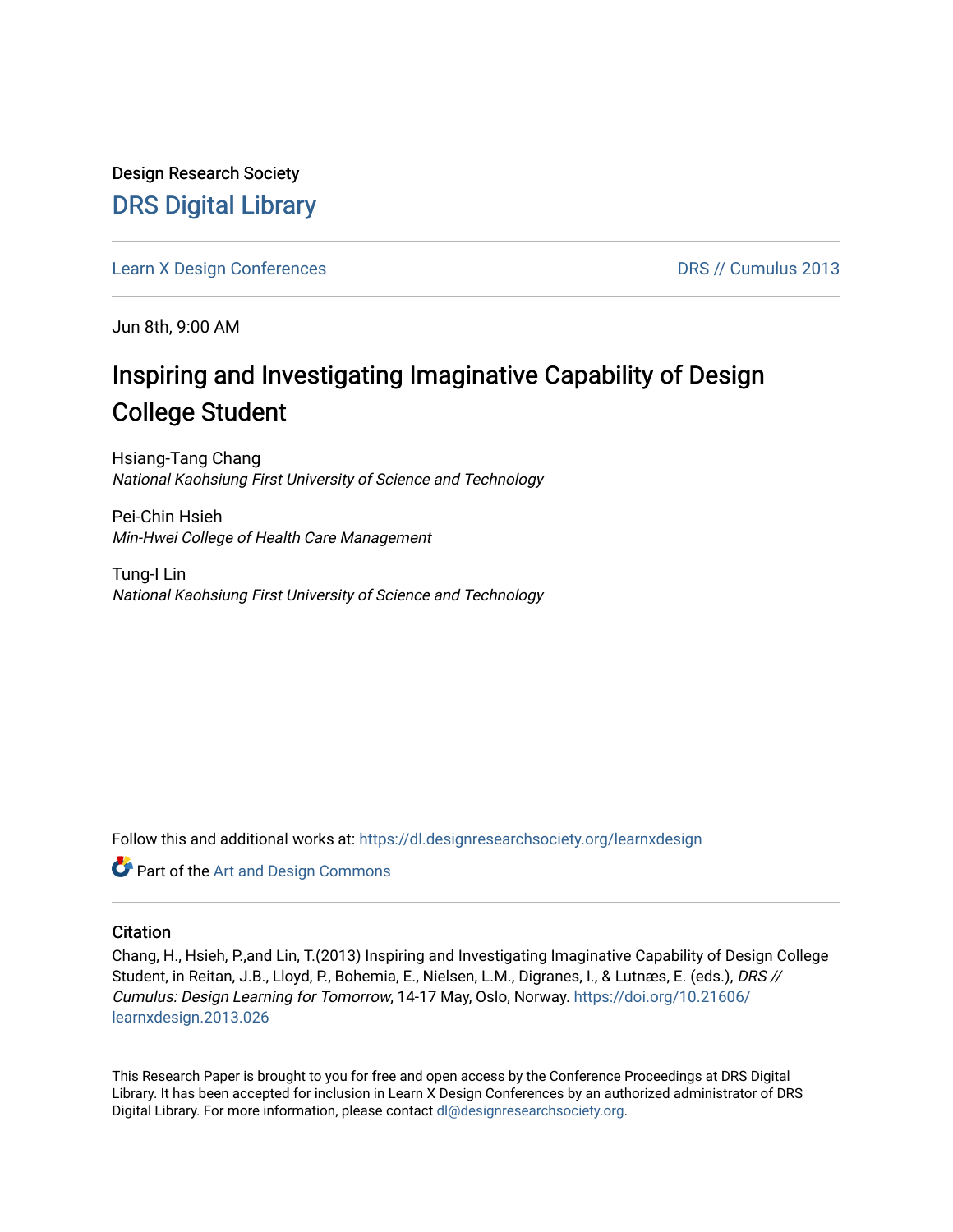

# **Inspiring and Investigating Imaginative Capability of Design College Student**

Hsiang-Tang CHANG<sup>\*a</sup>, Pei-Chin HSIEH<sup>b</sup> and Tung-I LIN<sup>a</sup>

<sup>a</sup>National Kaohsiung First University of Science and Technology; <sup>b</sup>Min-Hwei College of Health Care Management

> *Abstract: One's imaginative capability will influence his/her design idea and final product, therefore the imaginative capability is important to a designer. People always considered that the imaginative capability is natural endowment; however, the authors considered that it could be inspired by the family and school education. The purpose of this research was to find a feasible way to inspire students' imaginative capability, and investigate the relationship between the students' imaginative capability to their family education and school education respectively through a devised experimental teaching. For this purpose, some reasonable influential factors of imaginative capability were selected by references and experts' suggestions, and then classified into three facets. The facets were personality, study atmosphere, and imaginational thinking respectively. The experimental teaching proved that the imaginative capability indeed can be raised by acquired education.*

*Keywords: Imagination, imaginative capability, design.* 

 $\overline{a}$ 

<sup>\*</sup> Corresponding author: Graduate Program of Industrial Design | National Kaohsiung First University of science and Technology | Taiwan | e-mail: htchang@nkfust.edu.tw

Copyright © 2013. Copyright in each paper on this conference proceedings is the property of the author(s). Permission is granted to reproduce copies of these works for purposes relevant to the above conference, provided that the author(s), source and copyright notice are included on each copy. For other uses, including extended quotation, please contact the author(s).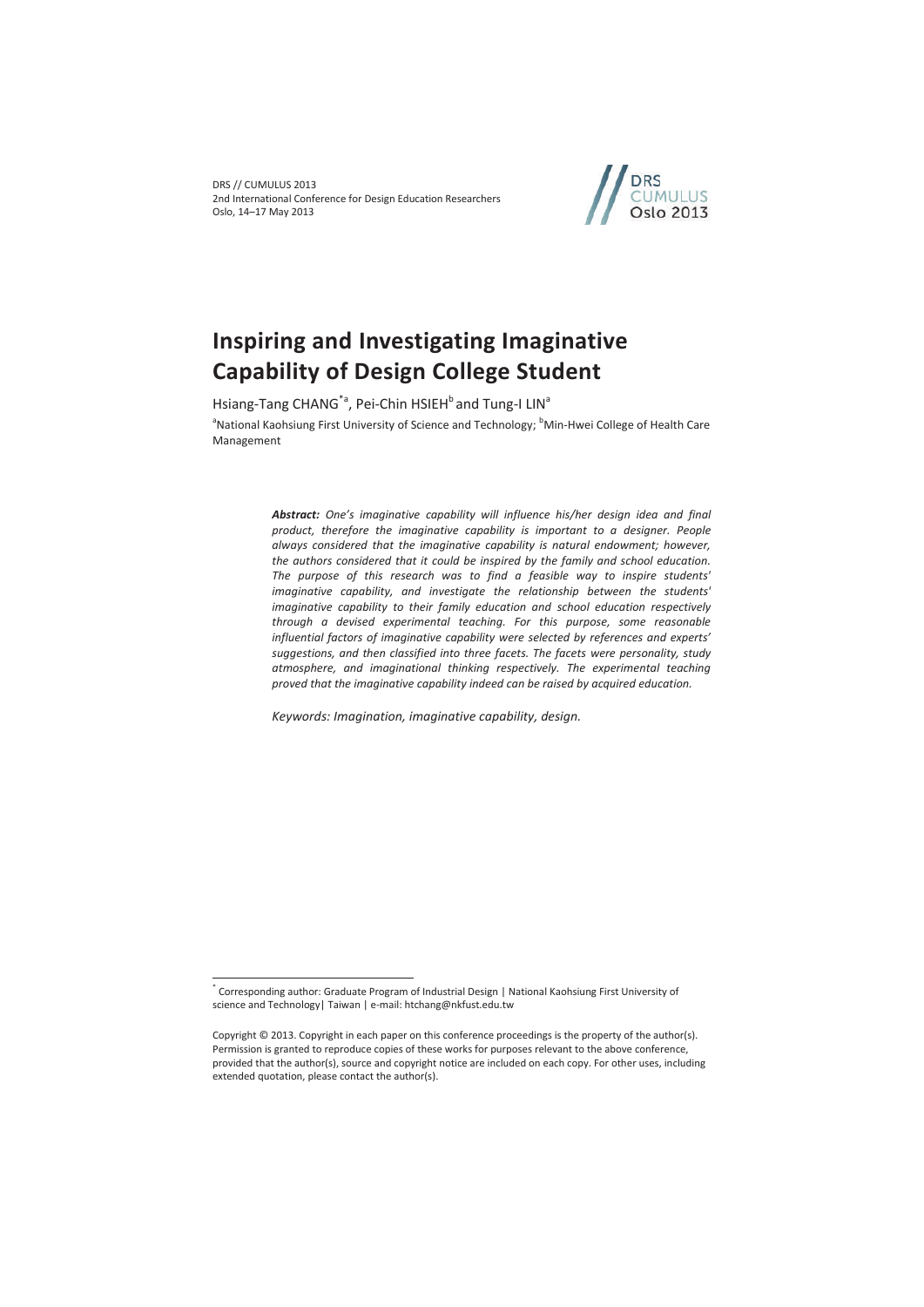*Hsiang-Tang Chang, Pei-Chin Hsieh and Tung-I Lin*

# **Introduction**

Imagination is an important element in college-level design courses. Imagination used to be regarded as innate, but many researchers have pointed out that it can be cultivated and enhanced by education (Fettes & Judsona, 2010; Fink, 1976; Lindstrand, 2010).

In Taiwan, college-level design courses for imagination development are very limited. As a result, core design courses play a significant role on improving students' imagination. Conventionally, core design courses have the following features: long lecture hours, multiple instructors, pluralistic student projects, and subjective evaluation by instructors. This type of courses is conducted by having students work either in groups or individually for design projects while instructors give guidance and evaluates the outcomes. Therefore, when developing imagination-related teaching strategies, the aforementioned features of core courses have to be incorporated into the courses, and follow-ups should be carried out. The aim of this study is to investigate issues related to imagination development in college education.

The study subjects were design-major college students and college design instructors in Taiwan, and the study was conducted using experimental teaching. The first step was to design a supplementary teaching material and to integrate the material into the lectures for improving students' imagination. The second step was to develop an instructor questionnaire for investigating grading preferences of the instructors. The last step was to acquire information related to students' background and to assess the association between instructor grading and learning performance, social skills, and family atmosphere of students. The objectives of this study are described below:

- Establishing imagination grading factors: These factors were determined from the instructor questionnaire, which would be filled out by the instructors and used to determining their grading preference.
- Establishing the student questionnaire: The student questionnaire was developed for investigating three aspects related to students: learning performance, social skills and family atmosphere. The aim is to investigate whether these three aspects are associated with instructor grading.
- Finding association between students' imagination performance at the initial development stage and their final grades given by the instructors was investigated.
- Finding association between student gender and instructor grading and possible causes were investigated.

# **Related researches**

IERG considered that imagination is generated in the brain through affective activities and is closely linked to brain functions. Imagination and rationality do not contradict each other. Instead, imagination enriches our rational thinking.

Singer & Singer (2005) considered that imagination is a formal feature illustrating the capacity of an individual for reproducing images or concepts derived from basic senses. Trotman (2006) divided the context of imagination into six types of behavior (Solitary Imagination, Contemplative Imagination, Imaginative Correspondence, Contributory Imagination, Imagination Dissonance, and Reciprocal Collective Imagination) and considered that they are interlinked with each other.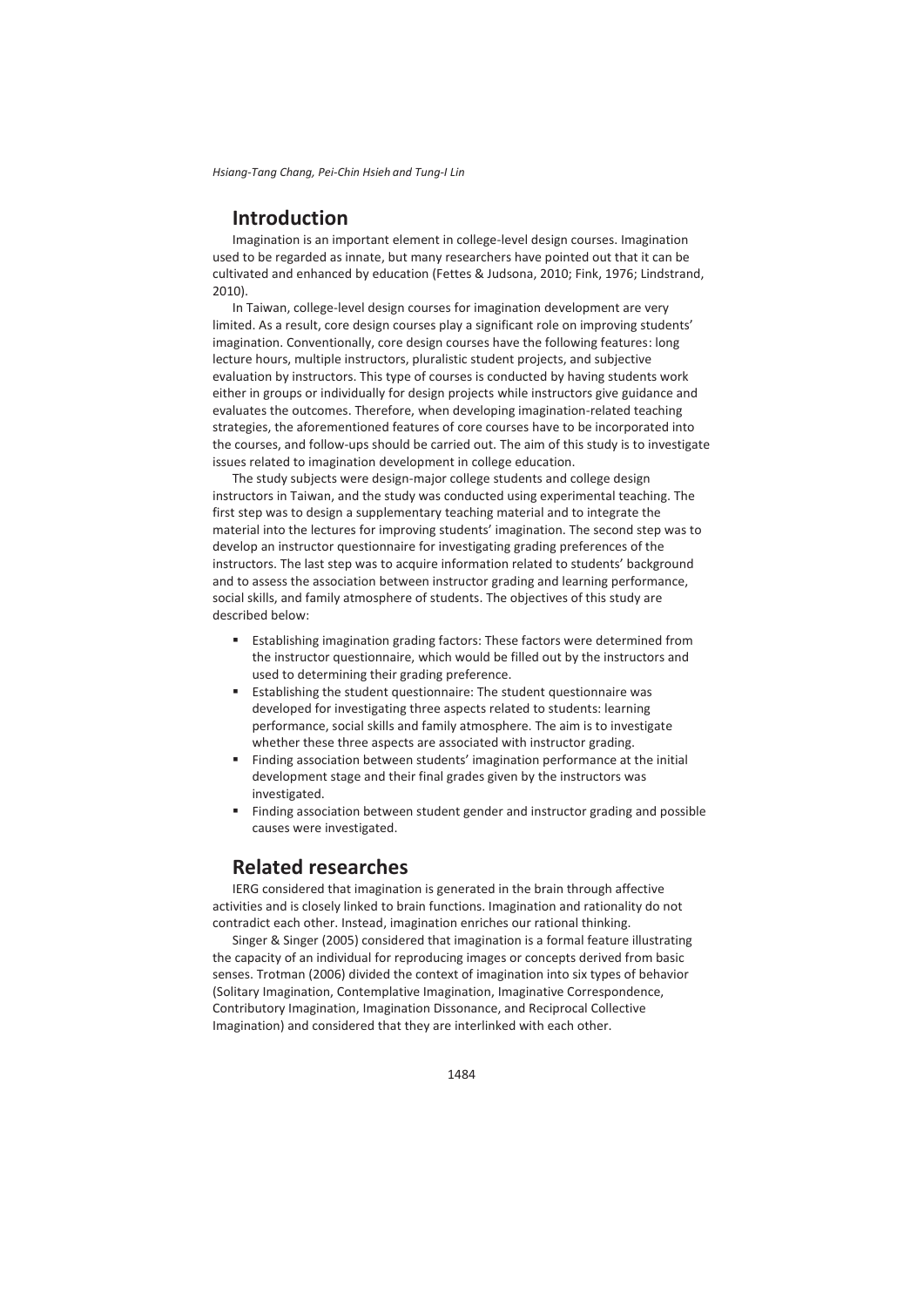Passmore (2007) explained the differences between imagination and fantasy. First, imagination is about the mind at work. Imagination is a work and is purposive, and it is about putting effort into cultivating a possible but a not yet realized project based on the interests of problem-solving, comprehension, or creation. Fantasy, on the other hand, is the mind at play. It is about actions unrestricted by any purpose or demand. Aside from their different purposes, imagination and fantasy are alike and are difficult to be differentiated. Beghetto (2008) conducted a survey on teachers' role and viewpoints on imagination thinking in K-12 education. He considered that imagination and memory process are complementary to each other.

Cheng *et al*. (2010) used a mixed design of pretest and posttest approach to evaluate the effect of associative teaching on students' poetry creation. The research tool that Cheng and his colleagues adopted to test creativity thinking is a language scale. These researchers considered that a well-designed creativity training could improve students' divergent thinking and problem-solving skills. Canadian education philosopher Egan (2010) proposed an in-depth learning approach called Imaginative. He thought that this approach should be used to replace some exams adopted by the current education system. He also pointed out that what education reform really needs is to elicit students' learning interest and to inspire their imagination.

# **Method and tools**

#### *Method*

For finding a feasible way to inspire students' imaginative capability, and investigating the relationship between the students' imaginative capability to their family education and school education respectively, a devised experimental teaching is necessary in this research. Further, for supporting the experimental teaching with no interference, three tools were developed and introduced into the in the teaching. The first one is a supplementary teaching material for inspiring imagination, and it was used to help students improve their imaginative capability in the core design course. The second one is an instructor questionnaire, and the purpose is to investigate preferences of each instructor at grading and to understand whether they prefer students with good imagination development. The third one is a student questionnaire, which was focused on their learning performance, social skills, and family atmosphere.

### *Tool A: Teaching material for inspiring imagination*

The proposed supplementary teaching material for enhancing imagination included comments from design instructors of other schools. Consensus was reached that the supplementary teaching material should be presented as a picture album for the experimental group to write in and to use in the class. The content of the teaching material and the procedures were designed based on general design courses. Honestly, we did not entirely change the current teaching mode; we just used a picture album, which was developed based on traditional teaching mode, to give the students some clues for inspiration and record students' imaginative thinking progress. The teaching material is composed of weekly worksheets, and no extra burden would be added to the students. The worksheets and their corresponding procedures were designed to harmony with the curse progress. They are: A. Site investigation, B. imagination of Image, C. imagination of Scene, D. imagination of Product, E. Team discussion, F.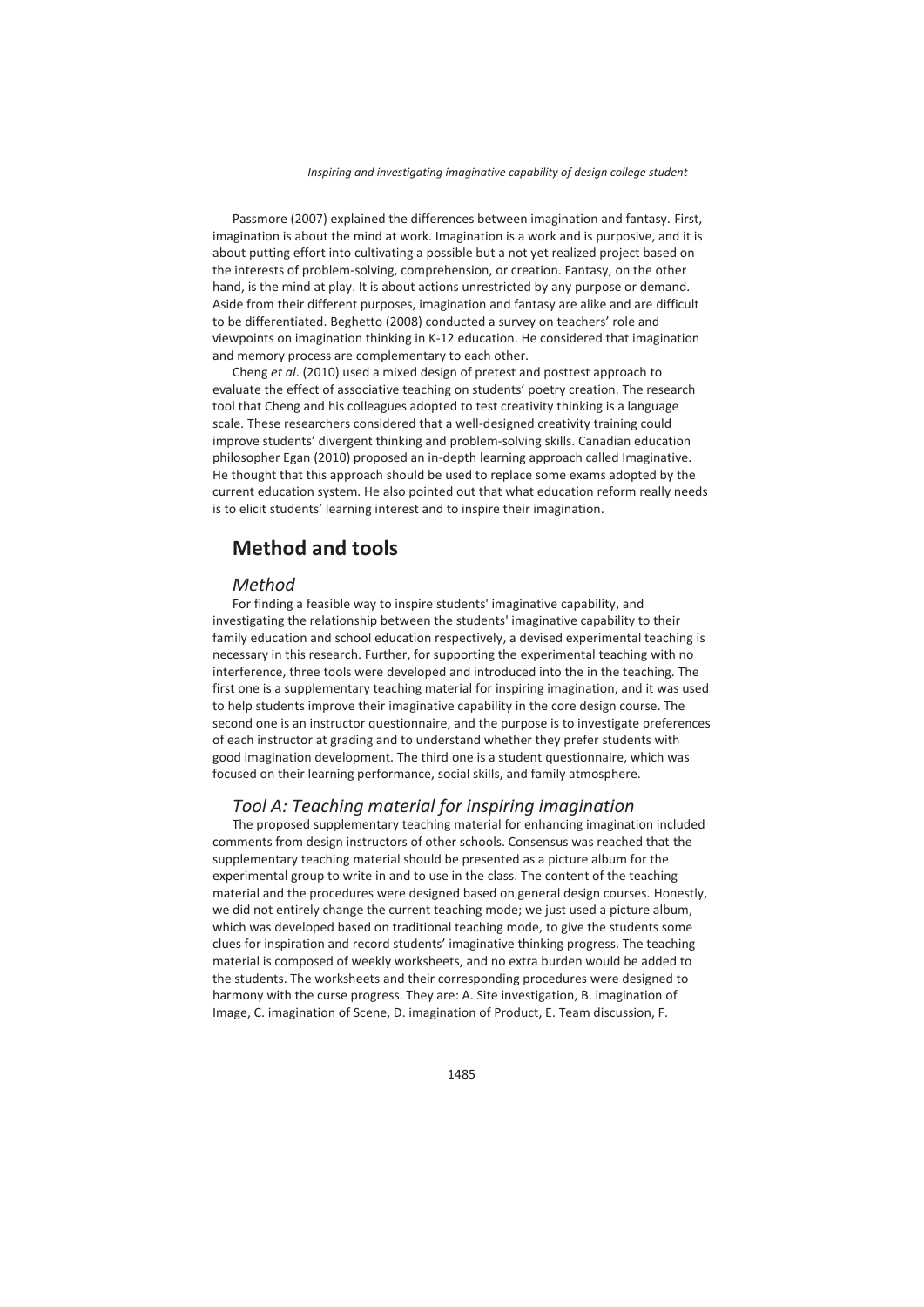Incubation for Concept, G. Concept concretion, H. Drawing for image design, I. Drawing for scene design, J. Drawing for product design), and K. Final exhibition.

### *Tool B: Instructor questionnaire*

The instructor questionnaire was used to investigate grading preferences of the three instructors (coded as Instructor A, B, and C) teaching the experimental course. The goal is to investigate whether instructors' final grading can be influenced by the initial stage of imagination of students. This questionnaire was developed in accordance with the principle that experimental teaching courses have to have a design imagination development stage that lasts for at least three weeks. Moreover, during the first three weeks, procedure A to G of the supplementary teaching material has to be carried out. According to the progress of the experimental teaching, the grading aspect of imaginational thinking was formulated for the questionnaire. This research asked comments from experts in the design educational or psychological field. After discussing with these experts, fifteen imagination grading factors and the corresponding questions with Likert 5-point scale were established for the grading aspect.

## *Tool C: Student questionnaire*

The student questionnaire covers the aspect of personality traits and learning atmosphere. Questions in the student questionnaire were formulated based on information collected from published imagination-related or creativity-related research achievements (Sorry there are over 6 references including international and Taiwanese research achievements therefore no citation here for saving the article size). According to the progress of the experimental teaching, two grading aspects were formulated for the questionnaire: personality and study atmosphere. This research asked comments from experts in the design educational or psychological field. After discussing with these experts, ten imagination grading factors and the corresponding questions with Likert 5-point scale were established for each of the two grading aspects.

# **Experimental teaching**

### *Process*

Because influences on imagination were divided into personality, study atmosphere and imaginational thinking, and the collection of questionnaire were from the instructors and students, therefore the questionnaire survey was conducted in two stages. At the first stage, the supplementary teaching material was offered to students from the experimental group for elevating their imaginative thinking capacity, and the instructors evaluated all the students. This was used to observe variation in students' imagination and to record their imaginative thinking process. Next, the students were asked to fill in the student questionnaire after the last lesson of the experimental teaching. The purpose of this is to understand impacts from personality traits and learning atmosphere on imagination as well as students' learning requirement based on their learning condition and environment.

## *Participants and curriculum*

The participants in this experimental teaching were all students in their junior year at the Department of Creative Design of National Yunlin University of Science and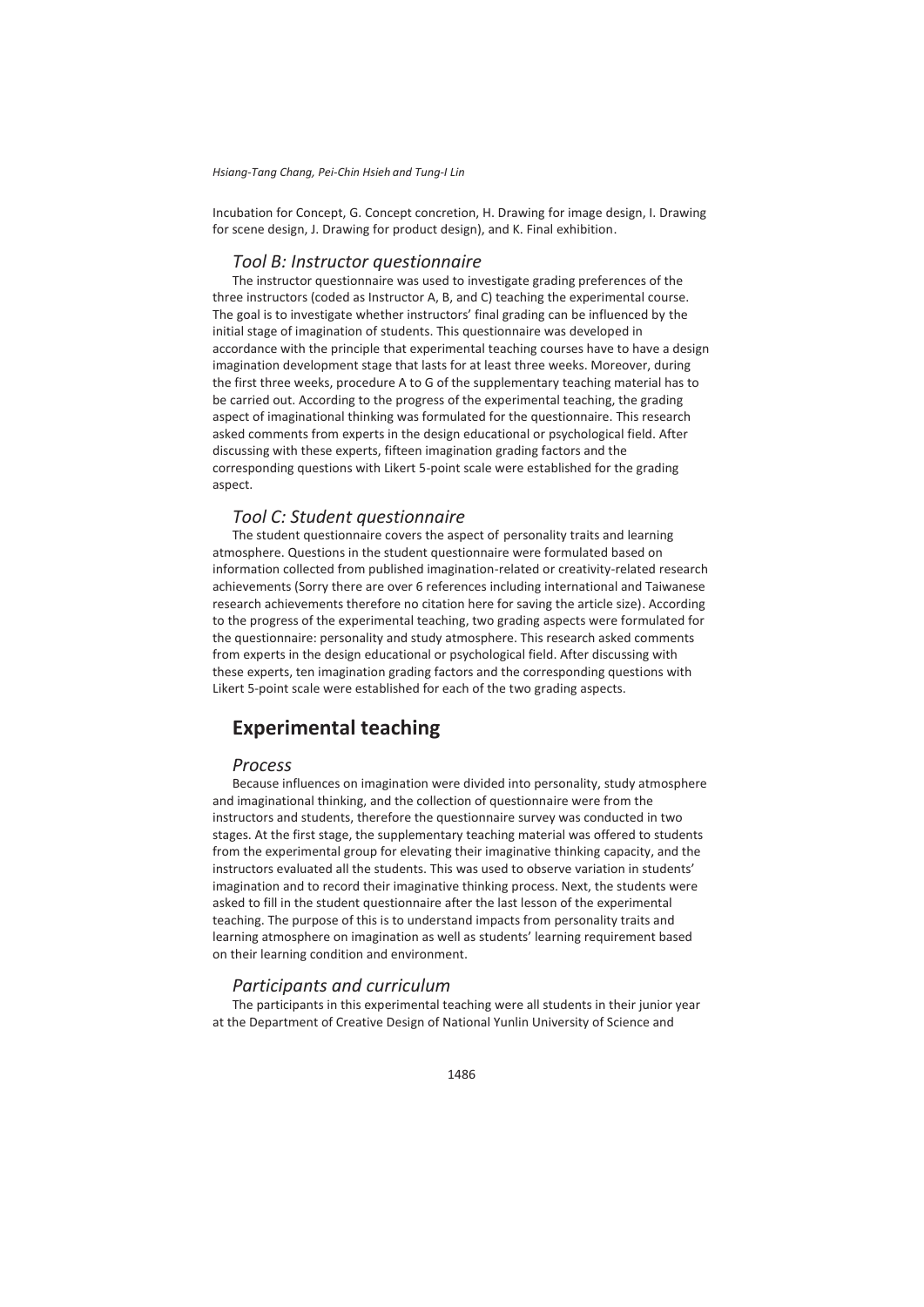Technology (DCD of YunTech). For integrating industrial design, visual design, and architectural/spatial design, the students in this department come from a variety of different school admission background.

The experimental teaching was conducted between 24 April 2010 and 22 June 2010. The curriculum selected for this experimental teaching was "Integrative Design for Creative Living II," which was the core design curriculum of that semester. The curriculum topic "Integrative Design for Flexible Adoption of Unused Space and Innovative Product Marketing," which expected the students to present their imaginative achievements focused on carrying out space renovation in coordination with the development of peripheral products for innovative marketing, *i.e.* the students were assigned to establish a brand-new-shop project. There were a total of 63 students (49 Females and 14 Males) in this curriculum, and they were divided into 3 clusters comprising 20 groups. Restricted within the real teaching process, one cluster is assigned for challenge to the YunTech's art centre and the others are to the Hsingchi Memorial Hall at Touliu, Yunlin County, Taiwan. Every cluster was led by one teacher. Each cluster has 3 experimental groups and 3-4 control groups depending on the use of supplementary teaching materials in the curriculum.

# *Result and discussion of teaching experiment*

Because of the pluralistic university entrance approach that is currently implemented in Taiwan, students admitted into the school where the research took place came from both general high schools and vocational high schools in metropolitan and rural areas. In the face of such variety, how can course instructors, who must teach the course as well as judging the students, tutor the students justly on their imaginational work? How can they conduct a teaching evaluation that helps them to find out from the class identify those students in their classes who possess high imaginative capability? The investigation described herein was designed to answer these questions; moreover, it is hoped that the answers can be used as a preliminary reference for teachers who wish to improve their teaching later on. In addition to inspiration for students' imagination, the research was conducted with the following questions:

- Does the presently used judge manner of design course require modification?
- Do students' imaginative capabilities have an effect on the grade of their final works?

The discussion on these questions is presented below.

DOES THE PRESENTLY USED JUDGE MANNER OF COURSE REQUIRE MODIFICATION? To evaluate the effectiveness of the experimental teaching, outside judges from were invited to participate in an evaluation; the number of the inner judges was equal to the number of inner judges. The evaluation was carried out to investigate evaluation done by different instructors and to explore ways to make the evaluation more objective and fair.

First, the students were divided into an experimental group and a control group (*i.e.* the students who used supplementary teaching material and who used no supplementary teaching material). There were a total of six judges (referred to as judge A to F; judge A, B and C were the inner judges, *i.e.* the course instructors; whereas judges D, E and F were outside DCD of YunTech), and each graded the student's final work. The obtained scores for the experimental group and the control group were analysed using the student's t-test. Next, the scores were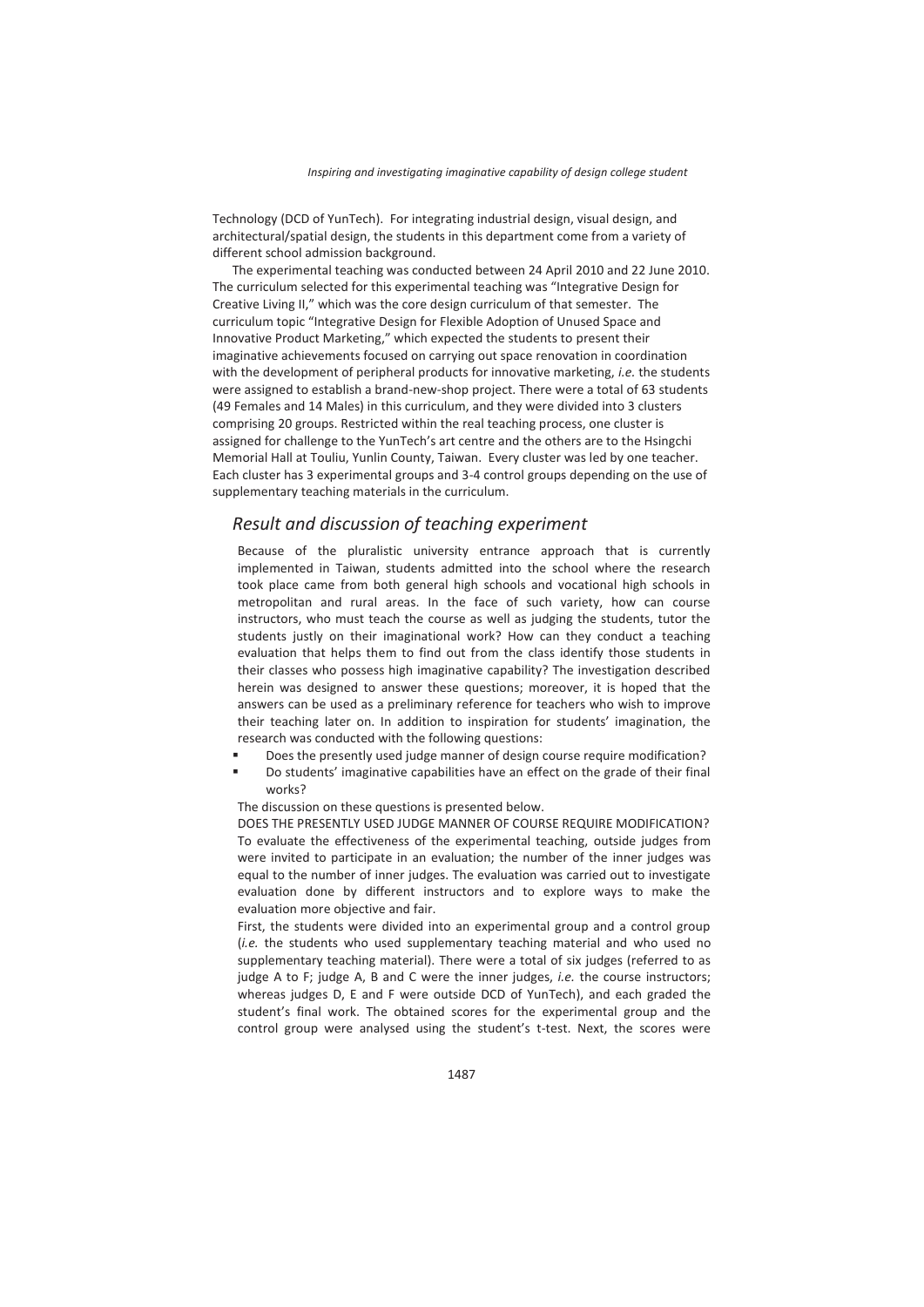classified into the inner judges vs. the other outside judges, depending on which judges gave the score, and analysed using the student's t-test (see Table 1 for results).

As Table 1 shows, the scores given by the judges ranged between 85.6 and 93.82. The judge F gave the highest average scores, whereas the judge B in gave the lowest average scores. The scores given by the judge F varied significantly ( $p =$ 0.008, less than 0.05), while scores given by the other judges did not. One possibility for this is that when the students were presenting their works, a lively and vivacious atmosphere minimized the variation. For this item, all the judges gave the experimental groups higher scores, indicating that the inner judges and the outside judges hared a consistent viewpoint.

|                             |                            | <b>Student</b> |       | Std   | t-test |                 |  |  |
|-----------------------------|----------------------------|----------------|-------|-------|--------|-----------------|--|--|
| Judges                      | <b>Groups</b>              | <b>Amount</b>  | Avg.  |       |        | Signification p |  |  |
| $A^{\#}$                    | <b>Experimental groups</b> | 28             | 90.00 | 4.497 | 0.337  | 0.738           |  |  |
|                             | Control groups             | 35             | 89.66 | 3.316 |        |                 |  |  |
| $B^{\#}$                    | <b>Experimental groups</b> | 28             | 87.00 | 3.868 | 1.067  | 0.291           |  |  |
|                             | Control groups             | 35             | 85.60 | 6.450 |        |                 |  |  |
| $\mathbf{c}^*$              | <b>Experimental groups</b> | 28             | 90.18 | 2.957 | 1.578  | 0.121           |  |  |
|                             | Control groups             | 35             | 88.14 | 6.878 |        |                 |  |  |
| $\mathbf{D}^{\text{\tt\#}}$ | <b>Experimental groups</b> | 28             | 89.71 | 3.660 | 0.362  | 0.718           |  |  |
|                             | Control groups             | 35             | 89.11 | 8.116 |        |                 |  |  |
| $E^{\#}$                    | <b>Experimental groups</b> | 28             | 87.96 | 5.948 | 1.530  | 0.133           |  |  |
|                             | Control groups             | 35             | 86.00 | 3.670 |        |                 |  |  |
| $\mathbf{r}^*$              | <b>Experimental groups</b> | 28             | 93.82 | 3.560 | 2.384  | $0.020*$        |  |  |
|                             | Control groups             | 35             | 91.51 | 4.010 |        |                 |  |  |

*Table 1. Data analysis of judgements of experimental vs. control groups by different judges.* 

*Note: # Judge A, B and C are also course instructor A, B and C, whereas judge D, E and F are outside DCD of YunTech.* 

*\* denotes a significant difference.* 

As Table 2 illustrates, the average score given by the two groups of the judges ranged between 263.40 and 271.50. Scores given by the outside judges were generally higher than those given by the inner judges, but the difference was not found to be statistically significant. In other words, inviting the outside judges from did not significantly affect the judgement for students' final works. However, because this experimental teaching session was conducted only once, it is not possible to guarantee that the judges were consistently fair; therefore, this may not be applicable to future sessions. To normalize the experiment, the authors suggest that, while it is valuable to have the inner judges (course instructors) judge the students when tutoring individuals, at the end, the outside judges should be invited to join the judgement. By doing so, the judgement will cover more aspects, and grading will be more fair and with a broader scope.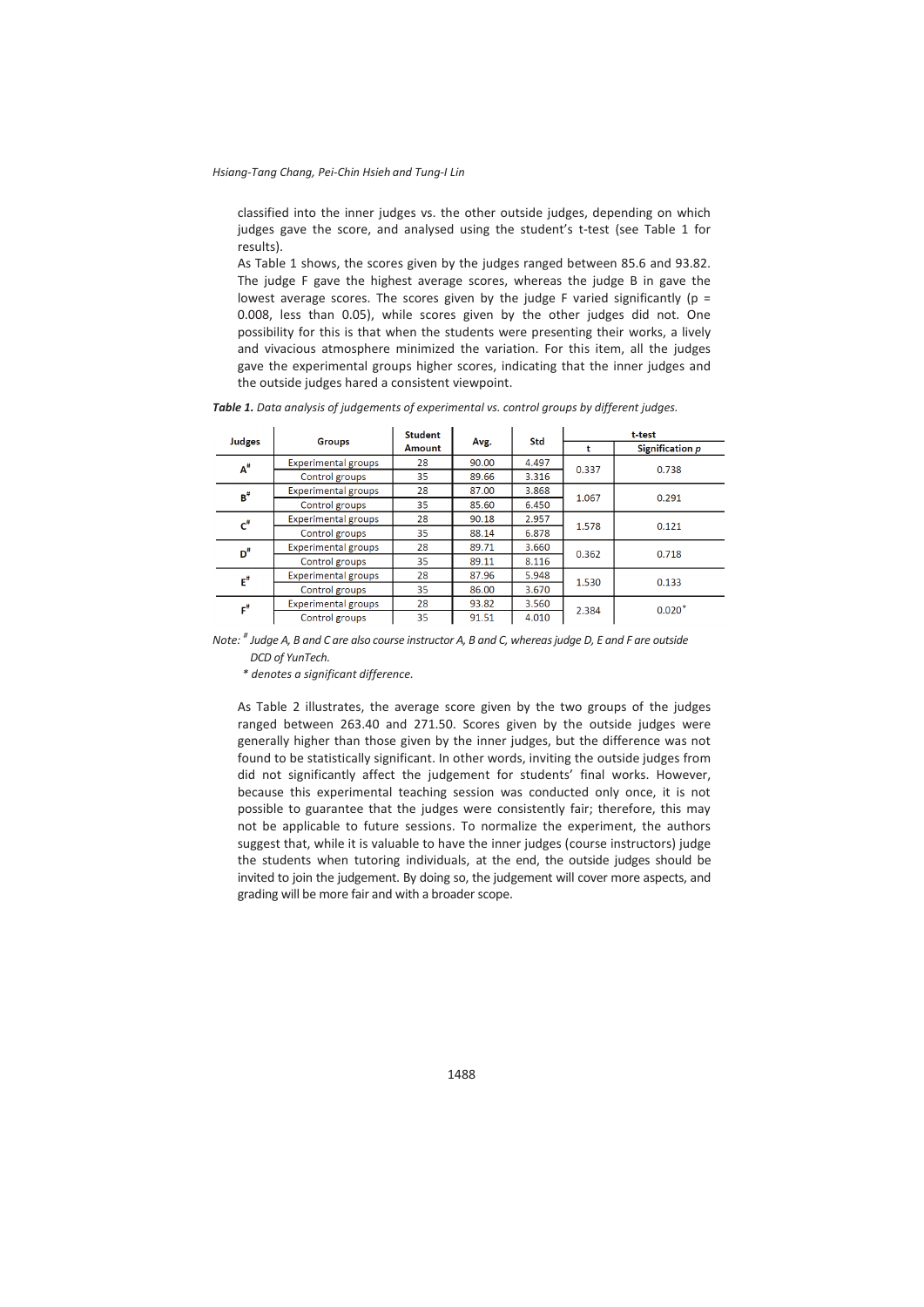**Table 2.** Data analysis of inner judges' and outside judges' judgements on experimental vs. control groups.

|                       |                     | <b>Students</b> |        |        | t-test |                 |  |  |
|-----------------------|---------------------|-----------------|--------|--------|--------|-----------------|--|--|
| <b>Judges</b>         | <b>Groups</b>       |                 | Avg.   | Std    |        | Signification p |  |  |
| <b>Inner Judges</b>   | Experimental groups | 28              | 267.18 | 10.180 | 1.153  | 0.253           |  |  |
| $(A,B$ and $C)$       | Control groups      | 35              | 263.40 | 14.749 |        |                 |  |  |
| <b>Outside Judges</b> | Experimental groups | 28              | 271.50 | 11.442 |        |                 |  |  |
| (D, E and F)          | Control groups      | 35              | 266.63 | 13.379 | 1.530  | 0.131           |  |  |

#### DO STUDENTS' IMAGINATIVE CAPABILITIES HAVE ANY EFFECT ON THE GRADE OF THEIR FINAL WORKS?

There are many factors that affect the quality of design-major students' final works. For example, imagination elicited during conceptual thinking, model making skills, 2D layout arrangement, ability to use 3D drawing software, and presentation style can all affect the project evaluation. To investigate whether students' imaginative capabilities have impact on the score of the judgments for students' final works, Pearson's productmoment correlation was employed to analyze the three imagination aspects as well as the influential factors. Correlations between the factors and the judgment by the three inner judges (i.e. course instructors) are presented in Table 3.

For "personality" as shown in Table 3, the correlation coefficient for teacher C's scores and the influential factor "full of confidence" is 0.309 (p = 0.017, less than 0.05). It is possible that the judge rated the imaginative capacity of students who expressed this with confidence than those who did not. The scores of the judge A and B did not correlate with any factors of this aspect, suggesting that these two teachers treated all the factors of personality traits equally and did not put emphasis on any specific factor. For "study atmosphere," the correlation coefficient between the judge A's scores and influential factor "interactive discussion" is  $0.341$  ( $p = 0.008$ , less than  $0.05$ ). This finding indicates that the judge considered that interactive discussion between instructors and students or between students themselves in the class can effectively improve imagination. The scores of the judge B and C are not significantly correlated with the influential factors of this aspect, indicating that these two teachers treated all the factors of learning atmosphere equally and did not put emphasis on any specific factor. For "imaginative thinking," the correlation coefficient for teacher A's score and influential factor 'information heterogeneity' is  $0.293$  (p = 0.020, less than 0.05). This finding indicates that the teacher considered that the existence of variation in the collected data can stimulate pluralistic associative thinking among the students. The correlation for the judge A's scores and influential factor "information acceptability" is 0.530 ( $p = 0.000$ , less than 0.05). This finding indicates that the judge put emphasis on whether the materials collected by the students are relevant to the theme of the creative project. The correlation coefficients for the three instructors' scores and influential factor "material relevancy" are 0.586, 0.411, and 0.357, respectively ( $p =$ 0.000, 0.001, and 0.004, respectively, suggesting significant correlations). This finding indicates that these three teachers put emphasis on the elements collected by the students for the creative project and considered that these elements should be related rather than scattered or unrelated. Similarly, the correlation coefficients for the three instructors' scores and influential factor 'information appropriateness' are 0.575, 0.304, and 0.532, respectively ( $p = 0.000$ , 0.015, and 0.000, respectively, suggesting significant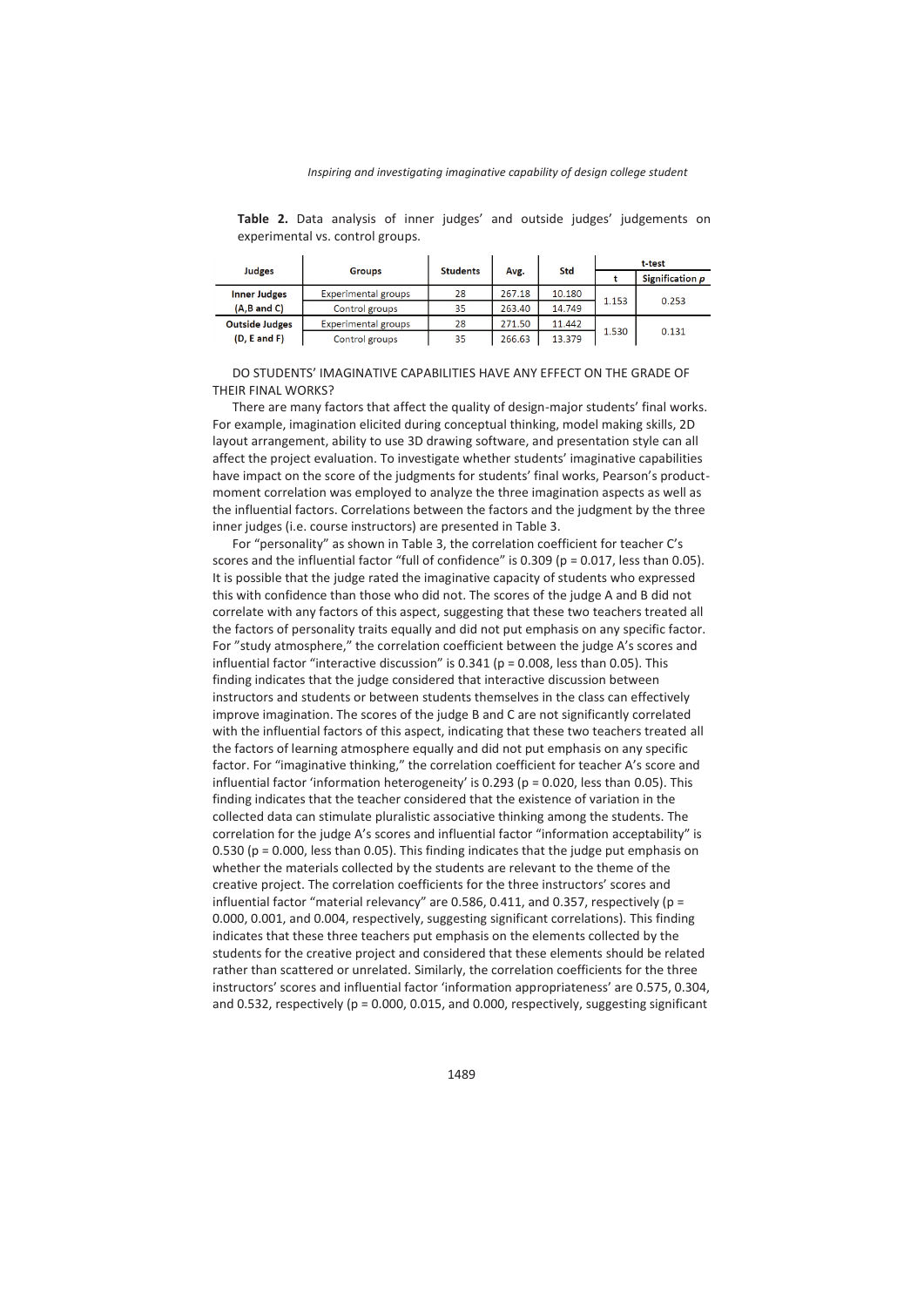$\mathbf{r}$ 

 $\mathbf{I}$ 

correlations). This finding indicates that the judge placed a similar level of emphasis on whether the materials used for the renovation site are reasonable.

For "imaginative thinking," the correlation coefficient for the judge A's scores and influential factor "drawing relevancy" is 0.403 ( $p = 0.001$ ). This finding indicates that the judge considered that the rough diagram prepared by the students should be related to the theme instead of being completely unrelated. The correlation coefficient for the judge B's scores and "detailed description" is  $0.324$  (p = 0.009), indicating that the instructor put emphasis on the level of detail in the students' drawing. The three teachers all stressed the importance the components being varied, and the correlation coefficients are 0.440, 0.503, and 0.422, respectively (p = 0.000, 0.000, and 0.001, respectively, suggesting statistical significance). This finding indicates that having pluralistic components in the rough diagram is an important factor that influences the teachers' judgment of students' imagination. The correlation coefficients for the scores of teachers A and B and 'story context' are 0.281 and 0.371 respectively ( $p = 0.026$  and 0.03 respectively, all less than 0.005 and thus statistically significant). This finding indicates that these two teachers preferred to see students presenting a complete story in the rough diagram, as this gave the story more life and vibrancy. "Imagination comprehensiveness" was a factor emphasized by the judge A; the correlation coefficient is 0.456 ( $p = 0.000$ , less than 0.05). This indicates that the judge thought that the students should consider all the techniques and theories that are used for each stage of the project, and they should possess a good understanding of the theories and techniques and apply them skilfully.

|                                |                                | <b>Factors from Personality</b>      |                              |                                          |                         |                                                     |                                 |                                  |                        |                       |                       |  |  |
|--------------------------------|--------------------------------|--------------------------------------|------------------------------|------------------------------------------|-------------------------|-----------------------------------------------------|---------------------------------|----------------------------------|------------------------|-----------------------|-----------------------|--|--|
| Judges                         | Correlation                    | ō                                    | Pleasantness                 | <b>Responsibility&amp;</b><br>Enthusiasm | Emotiona<br>stability   | Management<br>Self                                  | Dominance<br>Control<br>ୁବ      | Pursuit of<br>Changes            | Curiosity              | Work Hard             | Confidence<br>Full of |  |  |
| $A^{\scriptscriptstyle\rm II}$ | <b>Correlation coefficient</b> | 0.201                                | 0.139                        | $-0.006$                                 | $-0.004$                | 0.077                                               | 0.062                           | 0.175                            | 0.183                  | 0.073                 | 0.201                 |  |  |
|                                | Signification p                | 0.126                                | 0.294                        | 0.962                                    | 0.979                   | 0.560                                               | 0.641                           | 0.186                            | 0.164                  | 0.581                 | 0.127                 |  |  |
| $B^*$                          | <b>Correlation coefficient</b> | $-0.009$                             | 0.151                        | 0.052                                    | 0.157                   | 0.206                                               | $-0.004$                        | 0.166                            | 0.056                  | 0.046                 | 0.202                 |  |  |
|                                | Signification p                | 0.949                                | 0.255                        | 0.694                                    | 0.236                   | 0.118                                               | 0.974                           | 0.210                            | 0.671                  | 0.729                 | 0.125                 |  |  |
| $\mathbf{C}^*$                 | <b>Correlation coefficient</b> | 0.059                                | 0.116                        | $-0.025$                                 | 0.124                   | 0.156                                               | 0.002                           | 0.084                            | 0.142                  | $-0.089$              | 0.309                 |  |  |
|                                | Signification p                | 0.655                                | 0.381                        | 0.853                                    | 0.350                   | 0.239                                               | 0.990                           | 0.529                            | 0.283                  | 0.053                 | $0.017*$              |  |  |
|                                |                                | <b>Factors from Study Atmosphere</b> |                              |                                          |                         |                                                     |                                 |                                  |                        |                       |                       |  |  |
|                                |                                | Encouraged<br>Question               | Positive<br><b>Affection</b> | Interactive<br>Discussion                | Assumption<br>Questions | Visual/Audio Teaching<br>Supplementary<br>Materials | Demonstration<br><b>Teacher</b> | Answering Students'<br>Questions | Assignment<br>Homework | <b>Art Activities</b> | Art Knowledge         |  |  |
| $A^{\#}$                       | <b>Correlation coefficient</b> | 0.053                                | $-0.003$                     | 0.341                                    | $-0.125$                | $-0.095$                                            | $-0.030$                        | $-0.142$                         | 0.104                  | 0.202                 | 0.167                 |  |  |
|                                | Signification p                | 0.692                                | 0.984                        | $0.008*$                                 | 0.346                   | 0.476                                               | 0.824                           | 0.284                            | 0.434                  | 0.126                 | 0.207                 |  |  |
| $B^{\#}$                       | <b>Correlation coefficient</b> | $-0.084$                             | $-0.012$                     | 0.204                                    | $-0.188$                | $-0.052$                                            | $-0.035$                        | $-0.038$                         | $-0.051$               | 0.120                 | 0.043                 |  |  |
|                                | Signification p                | 0.527                                | 0.929                        | 0.121                                    | 0.154                   | 0.694                                               | 0.795                           | 0.777                            | 0.702                  | 0.367                 | 0.745                 |  |  |
|                                | <b>Correlation coefficient</b> | $-0.173$                             | $-0.063$                     | 0.122                                    | $-0.126$                | $-0.120$                                            | $-0.178$                        | $-0.154$                         | $-0.044$               | 0.068                 | $-0.044$              |  |  |
| ď                              | Signification p                | 0.190                                | 0.634                        | 0.355                                    | 0.342                   | 0.365                                               | 0.176                           | 0.244                            | 0.742                  | 0.607                 | 0.740                 |  |  |

**Table 3.** Correlations between the factors and the three judges' final judgements.

 $\mathbf{z}$  and  $\mathbf{z}$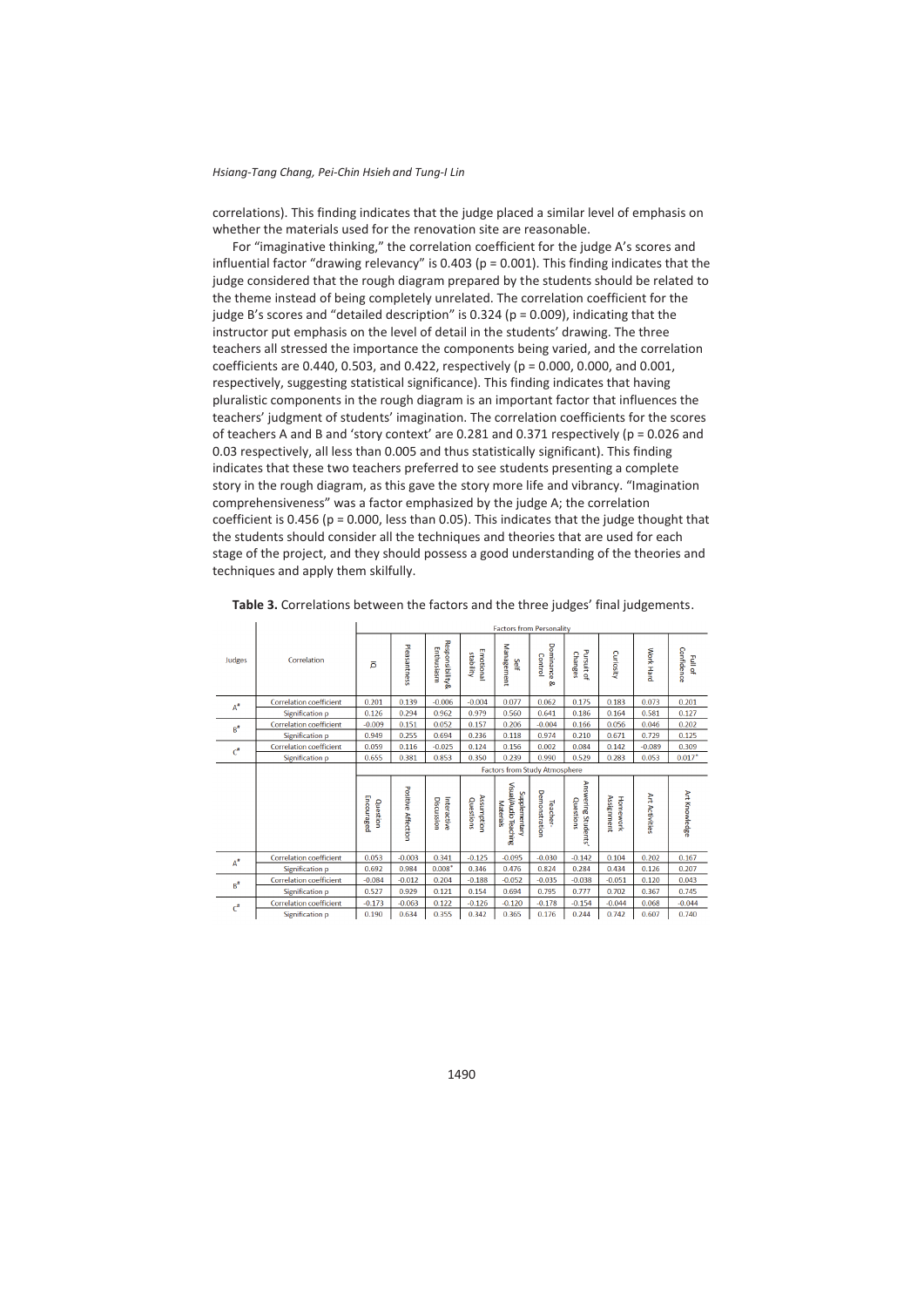#### *Inspiring and investigating imaginative capability of design college student*

| Judges                    | Correlation                       | Factors from Imaginational Thinking |                             |                              |                      |                                  |                          |               |                                      |                         |                             |                      |                                   |               |                           |                      |
|---------------------------|-----------------------------------|-------------------------------------|-----------------------------|------------------------------|----------------------|----------------------------------|--------------------------|---------------|--------------------------------------|-------------------------|-----------------------------|----------------------|-----------------------------------|---------------|---------------------------|----------------------|
|                           |                                   | Information Volume                  | Heterogeneky<br>Information | Acceptability<br>Information | Material Relevancy   | Appropriateness<br>Į.<br>rmation | <b>Drawing Relevancy</b> | Detailed<br>ç | Compo<br>nent Piur<br><b>Missinc</b> | <b>Aucus</b><br>Context | Comprehensiv<br>Imagination | Original Insight     | <b>Imagination</b><br>Integration | Expansibility | Imagination<br>Refineness | Interesting Level    |
| $\mathsf{A}^{\mathsf{e}}$ | Correlation<br>coefficient        | 0.007                               | 0.293                       | 0.530                        | 0.568                | 0.575                            | 0.403                    | 0.103         | 0.440                                | 0.281                   | 0.456                       | 0.398                | 0.267                             | 0.311         | 0.217                     | 0.385                |
|                           | Signification p                   | 0.954                               | $0.020$ <sup>*</sup>        | $0.000*$                     | $0.000*$             | $0.000*$                         | $0.001*$                 | 0.423         | $0.000*$                             | $0.026*$                | $0.000$ <sup>*</sup>        | $0.001$ <sup>*</sup> | $0.034$ <sup>*</sup>              | $0.013*$      | $0.008$ <sup>*</sup>      | $0.002$ <sup>*</sup> |
| B,                        | <b>Correlation</b><br>coefficient | 0.011                               | 0.234                       | 0.077                        | 0.411                | 0.304                            | 0.236                    | 0.324         | 0.503                                | 0.371                   | 0.214                       | 0.365                | 0.202                             | 0351          | 0.165                     | 0.351                |
|                           | Signification p.                  | 0.933                               | 0.065                       | 0.551                        | $0.001$ <sup>*</sup> | 0.015"                           | 0.062                    | 0.009"        | $0.000*$                             | 0.003"                  | 0.093                       | $0.003*$             | 0.112                             | 0.005"        | 0.197                     | 0.005"               |
| c                         | Correlation<br>coefficient        | $-0.086$                            | $-0.069$                    | 0.073                        | 0.357                | 0.532                            | 0.107                    | 0.181         | 0.422                                | 0.097                   | 0.168                       | 0.390                | 0.179                             | 0.392         | 0.126                     | 0.406                |
|                           | Signification of                  | 0.504                               | 0.593                       | 0.572                        | $0.004$ <sup>*</sup> | $0.000$ <sup>*</sup>             | 0.405                    | 0.156         | $0.001$ <sup>*</sup>                 | 0.449                   | 0.189                       | $0.002$ <sup>*</sup> | 0.159                             | 0.001*        | 0.324                     | $0.001$ <sup>*</sup> |

Note: # Judge A, B and C are also course teacher A, B and C respectively. \* denotes significantly correlated.

For "imaginative thinking," the three teachers all considered "original insight" to be critical, and the correlation coefficients are 0.398, 0.365, and 0.390 respectively ( $p =$ 0.001, 0.003, and 0.002, all less than 0.05 and thus statistically significant). This finding indicates that students' final products should be distinct in order to be innovative; moreover, they should not be derivative or cliched. For the influential factor "imagination integration," only the judge A's scores indicate a significant correlation (correlation coefficient =  $0.267$ ,  $p = 0.000$ , less than 0.05 and thus is statistically significant). In other words, this teacher valued students' ability to integrate their imaginative integration capacity and all the suggestions into a comprehensive notion and then apply this integrated idea to the final product. 'Expansibility' is another important influential factor. The correlation coefficients for the scores of the three instructors are  $0.311, 0.351$ , and  $0.392$ , respectively (p =  $0.013, 0.005$ , and  $0.001$ . respectively, all less than 0.05 and thus statistically significant). This finding indicates that the three teachers put emphasis on whether a project possesses market or development potentials. For "Imagination refineness," the correlation coefficient for the judge A's evaluation scores is 0.217 ( $p = 0.000$ , less than 0.05 and thus statistically significant). This finding indicates that this judge considered that student's imagination should be comprehensive and sophisticated instead of superficial. For "interesting level," the three judges shared a similar perspective. The correlation coefficients for the scores of the three instructors are  $0.385, 0.351,$  and  $0.406$ , respectively ( $p = 0.002$ , 0.005 and 0.001, respectively). This finding suggests that all the judges considered that projects that are more humorous and fun are better at attracting consumer attention and interest.

According to the above analysis, there are numerous influential factors from the imaginative thinking aspect that are significantly correlated with the three judges' judgments. These findings have revealed that students with better imaginative performance are more likely to gain approval from the three judges and thus score more highly in their final judgment.

# **Conclusion**

There is no doubt that the imaginational capability of students majoring in design does affect the quality of their final works. This research found that imaginational thinking processes during class exert more of an influence on the quality of the design work than either personality or study atmosphere. As a result of this, it is clear that how best to encourage students to cultivate their imagination during the imaginational